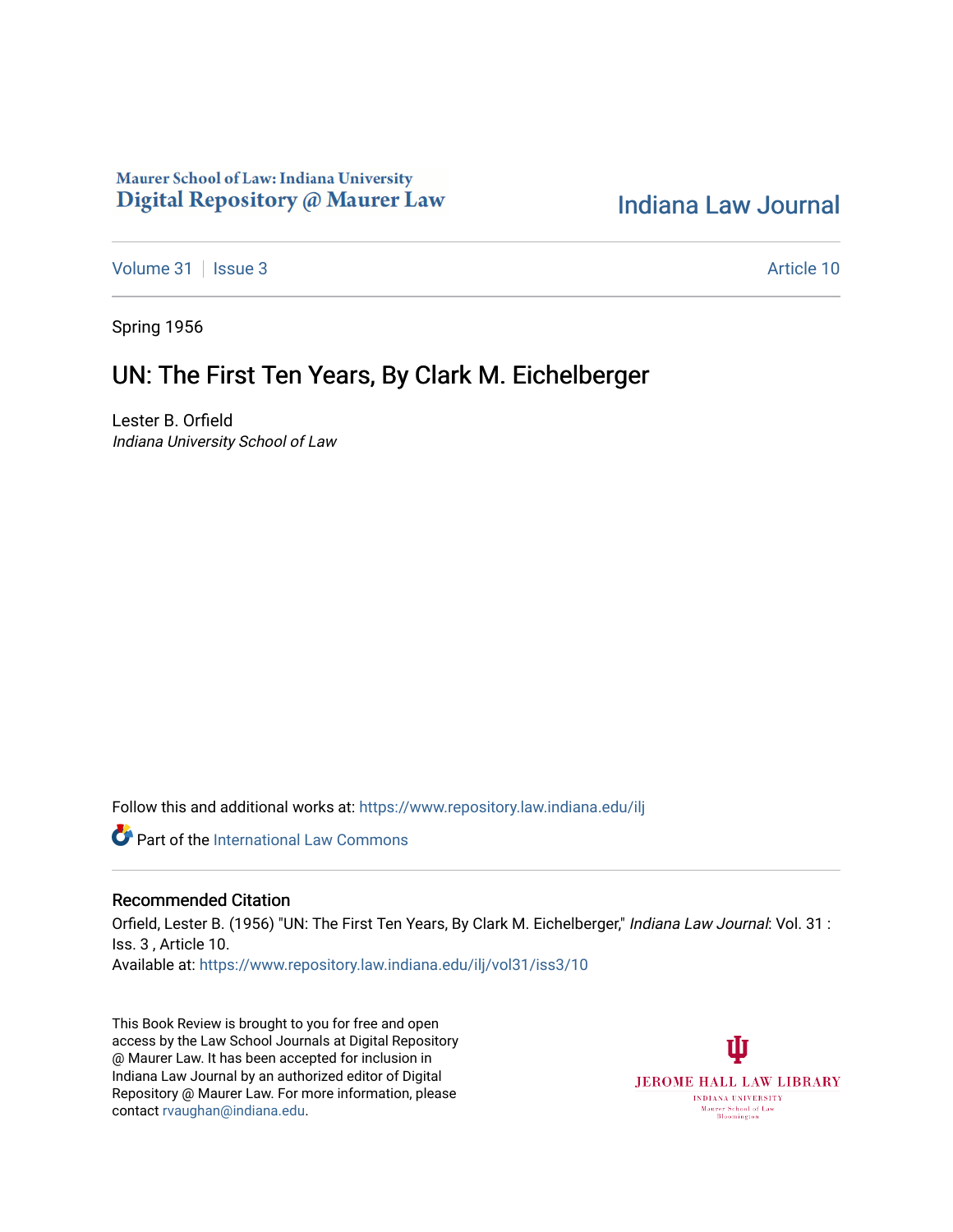UN: THE FIRST TEN YEARS. By Clark M. Eichelberger.\* New York: Harper & Brothers, 1955. Pp. xii, 108. \$1.75.

James T. Shotwell characterizes *UN: The First Ten Years* as a study "of the most challenging political institution of our time, or, for that matter of any time."' The book is not intended to be a detailed history of the United Nations. The author instead has aimed "to present in a few bold strokes a picture of the development of the United Nations against the background of the major crises with which it has had to deal."<sup>2</sup> He wishes his readers to "see the United Nations as an evolving international society in which the American people and their government must play a very important part."<sup>3</sup> In the opinion of the reviewer there can be no doubt that the author has succeeded in his aim. Eichelberger's book is a good antidote to such books as *The U. N. Record: Ten Pateful Years for America* by Chesly Manly. In Manly's opinion the United Nations has failed to attain its purpose, has no moral authority because

4. Dorr, *Philosophy of the Sherman Law,* Proceedings of the Annual Meeting of the Section of Anti-trust Law, American Bar Association, Philadelphia, **1955,** at page 14. t Professor of Law, University of Cincinnati.

\* The author of this book has been concerned with problems of international organization for over thirty years. From **1922** to 1928 he was a lecturer of international affairs. He served as Midwest Director of the League of Nations Association from 1929 until 1934 when he became National Director of the group. After the formation of the United Nations he occupied a similar position with the American Association for the United Nations. He was a consultant with the State Department in 1942 and 1943, and a consultant to the American delegation at San Francisco when the Charter of the United Nations was formulated.

- 2. P. **ix.**
- 3. P. ix.

<sup>1.</sup> P. **xi.**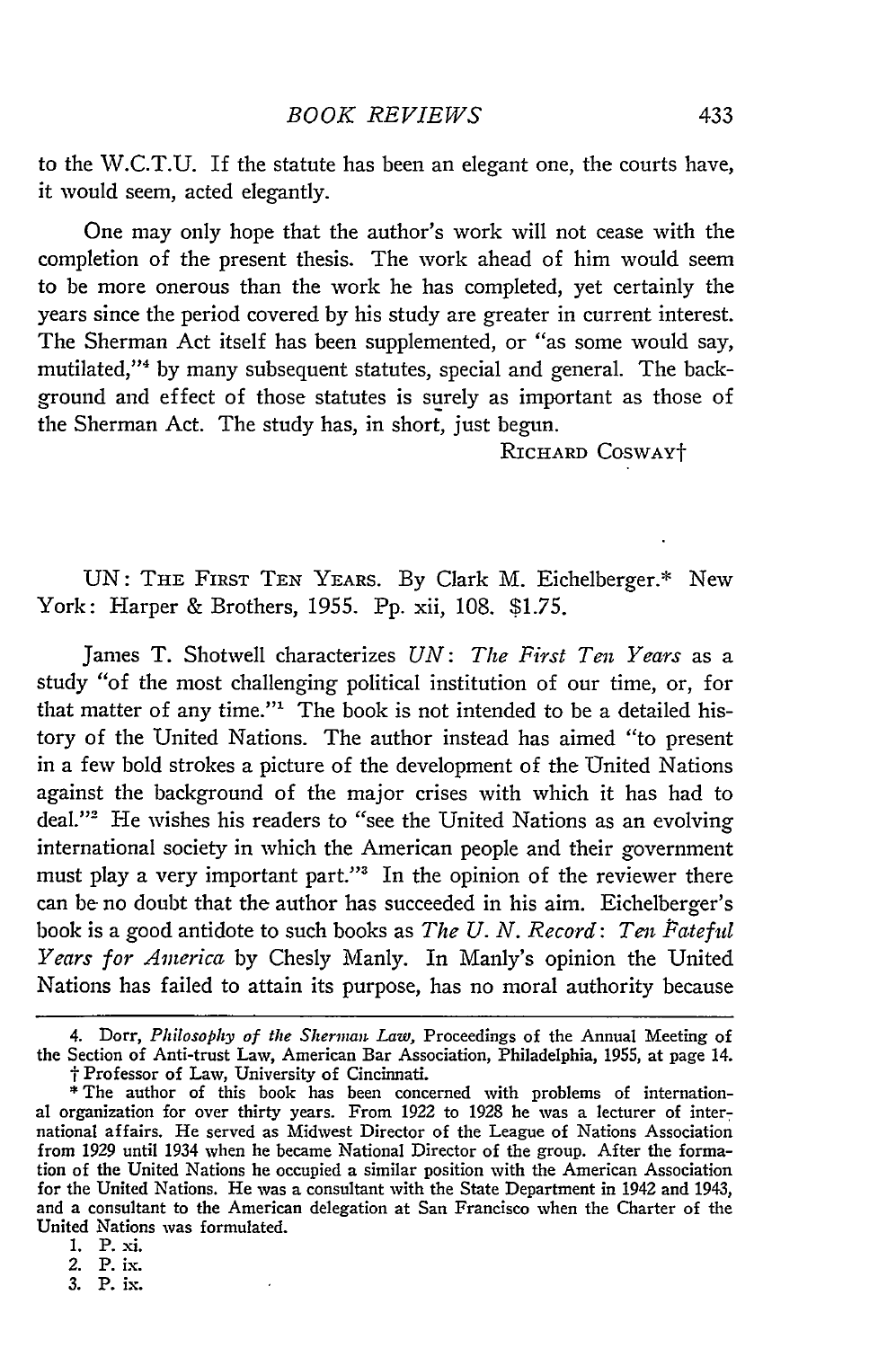it has no integrity, and the United States should withdraw from it as fast as possible.

The author demonstrates that the United Nations has enjoyed a considerable degree of success despite the fact that the past decade has been "one of the most revolutionary decades in history." Four developments have failed to destroy the United Nations: the breakup of the five-power system, the coming of the atomic age, the liquidation of the colonial system, and the revolt against misery of the underprivileged. Without the "unifying moral force of the United Nations" the world might not have been able to survive these developments. The author repeatedly emphasizes that the organization has stood "as the symbol of moral unity," and that this is its greatest single contribution. It is the first obligation of any government and of any statesman "continuously to contribute to this sense of world unity for which the United Nations provides both the framework of principles and the machinery of action."4

The "purpose of the United Nations," Mr. Eichelberger points out, "is the maintenance of peace."<sup>5</sup> The Charter accomplished this aim by the development of a dynamic international society, by the settlement of disputes, by the promotion of disarmament, and by the provision of means for arresting aggression. Since modern problems are increasingly world-wide, the author regards as fallacious the old-fashioned, secret, bilateral diplomacy. The Security Council has successfully used the process of mediation with respect to Indonesia, Israel, and Kashmir. It reached its highest point when it passed two resolutions authorizing resistance to aggression in Korea.

The spread of the cold war has greatly reduced the influence of the Security Council. It has also been weakened by the exercise of the Soviet veto and by the Western Nations tendency to think of most problems in terms of the containment of communism. This decline of the Security Council and the emergence of the General Assembly "is unquestionably the most significant constitutional development which has taken place in the United Nations."<sup>6</sup> Mr. Eichelberger suggests several procedures which would strengthen the peacemaking role of the General Assembly. Its First Committee should remain in continuous session, and *ad hoc* committees should be set up to deal with particular disputes between sessions. Moreover, it would be useful that a commission be formed by the United Nations to study how its prodedures may be developed in the light of increasing responsibilities. During the past two years the

<sup>4.</sup> P. **6.**

**<sup>5.</sup> P. 8.**

**<sup>6.</sup>** P. **15.**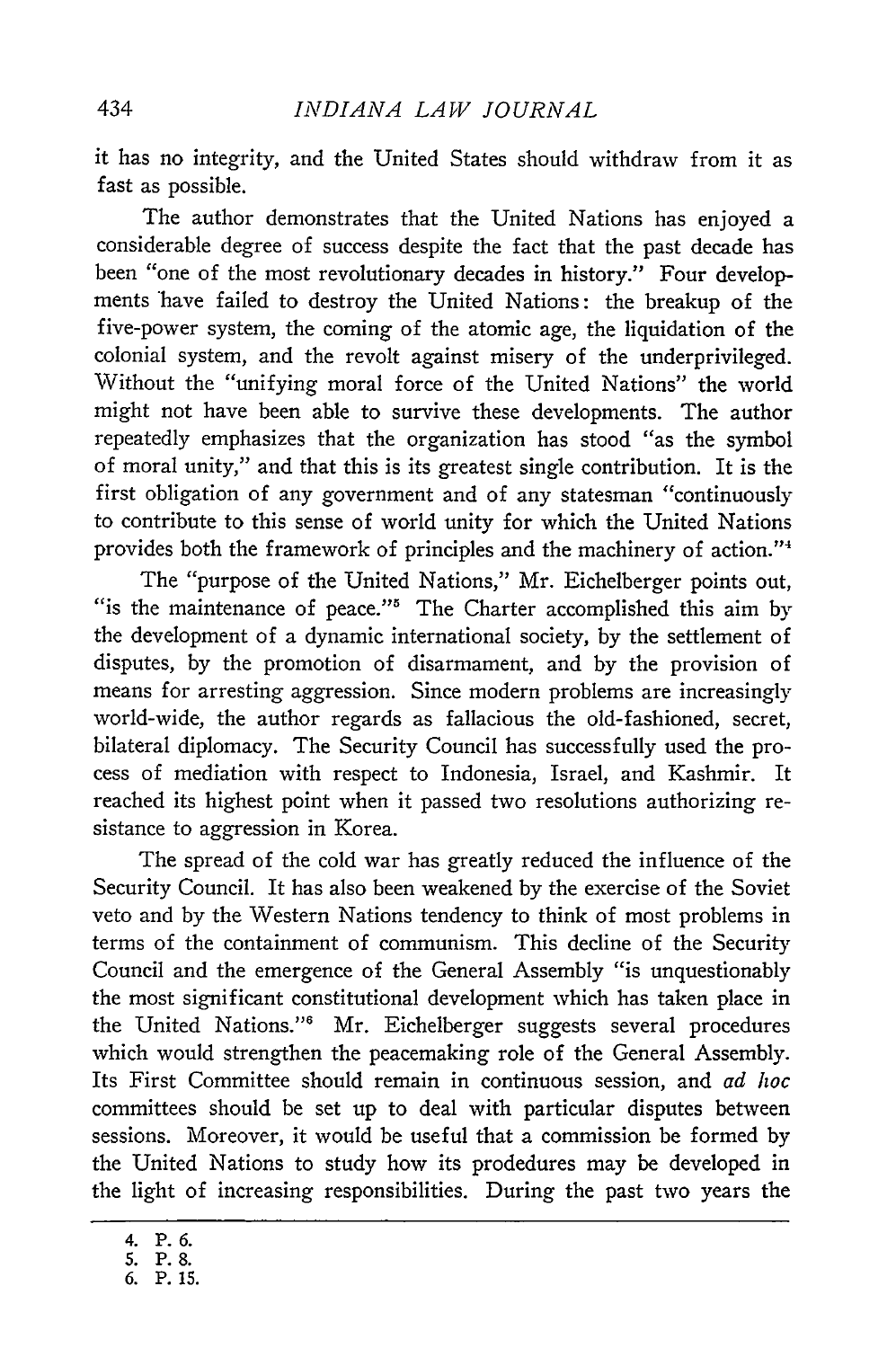peacemaking process has tended to become stalemated. But the author concludes that neither secret diplomacy nor Geneva-type conferences outside of the United Nations will reduce world tensions.

The League of Nations Covenant was precise on disarmament, but the Charter of the United Nations is precise on collective security. Because the League of Nations failed while relying on purely technical means and ignoring the prerequisite of a political agreement which would furnish security against aggression, the framers of the Charter placed collective security first. Disarmament and collective security, however, are interrelated and must be approached simultaneously. The United Nations has one disarmament commission which deals with both conventional weapons and weapons for mass destruction. The author feels that this is correct as the two types of weapons cannot be dealt with separately. The problem of disarmament is essentially political; political agreement or agreements must clear the way. Before such agreements are feasible the Soviet Union must be brought to realize the danger of atomic destruction, and the United States must persuade the neutral bloc that this country wishes peace without dominating any people against their will.

Although United Nations resistance to aggression in Korea is "history's most nearly complete example of collective security,"' there were notable weaknesses. There was an uneveness in the determination of governments to fulfill their Charter obligations; the United Nations had no forces at its command to weld into an international army; there was no general staff available; at the moment of victory there was confusion as to the time and method of negotiation whereas the United Nations should have been attempting negotiations for peaceful settlement even during the fighting. With respect to the future a number of important suggestions are offered by the author. The Collective Security Measures Committee should be strengthened and placed on a full-time basis. The members of the United Nations should immediately designate forces for use by the United Nations, and provisions for joint financing of contingents from countries unable to pay and train them should be worked out. A new military staff committee should be provided for, the feasibility of a United Nations Legion should be studied, and strategic bases should be brought within a world-wide system of collective security.

The most delicate of all present problems facing the United Nations is: What questions are "essentially within the domestic jurisdiction of any state" and hence outside the scope of the Charter? Possibly the author overemphasizes the rights of the colonies to independence. A strong